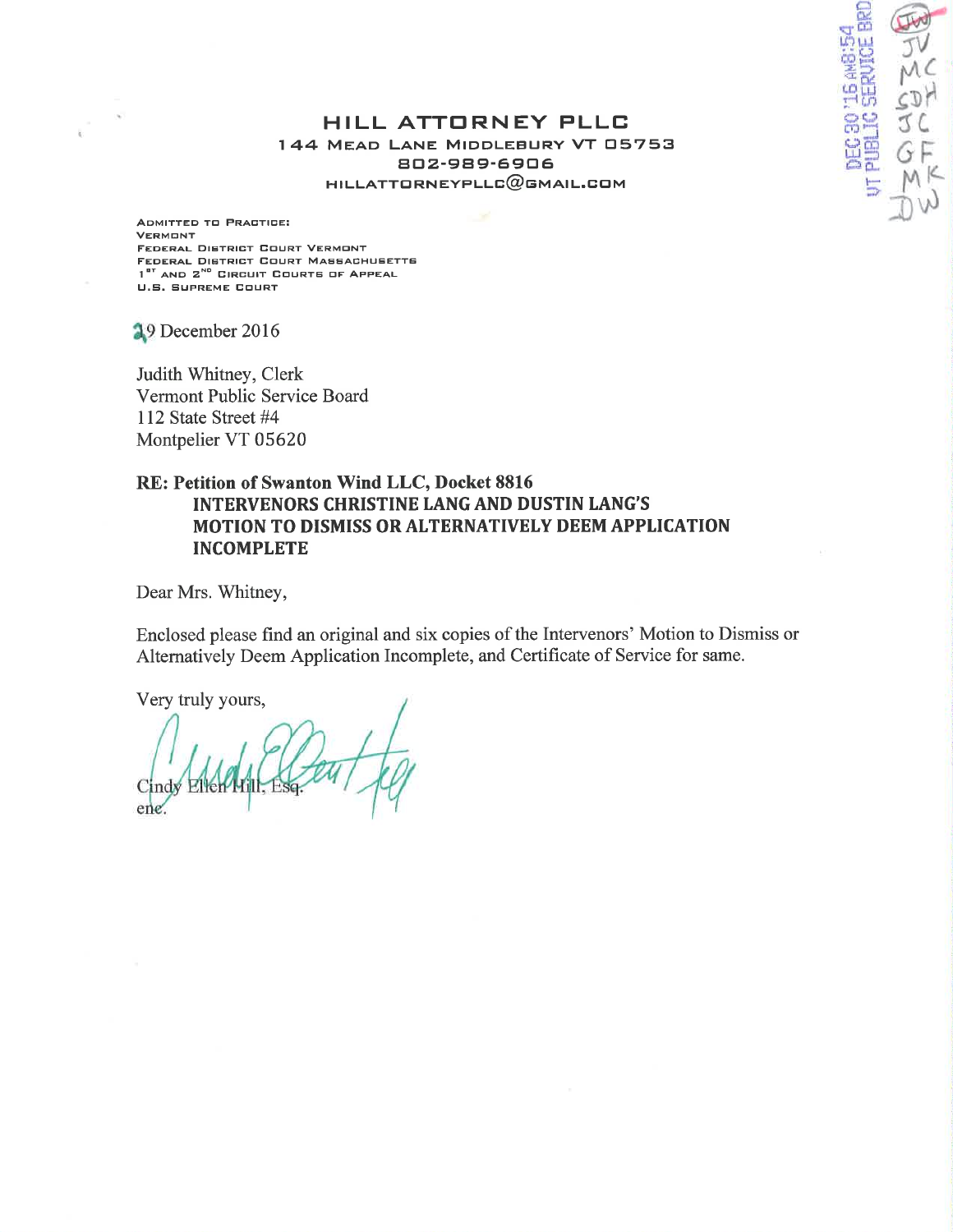## **STATE OF VERMONT PUBLIC SERVICE BOARD**

DEC 30<sup>1</sup>16 AKB:54<br>UT PUBLIC SERVICE BRD

Docket No. 8816

**Petition of Swanton Wind LLC**  $\lambda$ 

# **INTERVENORS CHRISTINE LANG AND DUSTIN LANG'S MOTION TO DISMISS PETITION** OR ALTERNATIVELY DEEM PETITION INCOMPLETE

Now come Christine Lang and Dustin Lang and do hereby Move this honorable Board pursuant to Board Rules 2.103, 2.105, 2.206, 2.208 and 5.400 et seq. and the Vermont Rules of Civil Procedure Rule 7(b) and 12(b)(6), to Dismiss the Petition in the abovecaptioned matter, or alternatively to deem the Petition incomplete for failure to fulfill the Petition requirements specified by the Rules of this Board.

In Support of this Motion, Intervenors state that Petitioner failed to include in or with their Petition information and evidence required by Board Rule to be included in said Petition. These deficiencies include failure to notify adjoining property owners of the filing of the Petition as required by Board Rule; failure to appropriately identify the project parcel or parcels, thus insufficiently identifying the location of the proposed project in contravention of Board Rules, and failure to demonstrate that Petitioner has legal control over portions of the proposed project area; failure to include with their Petition evidence in support of each of the §248 criteria; and failure to assess alternatives to the proposed project as required by  $\S248(b)$  and Board Rules.

Such deficiencies comprise a failure to state a claim before this Board on which relief can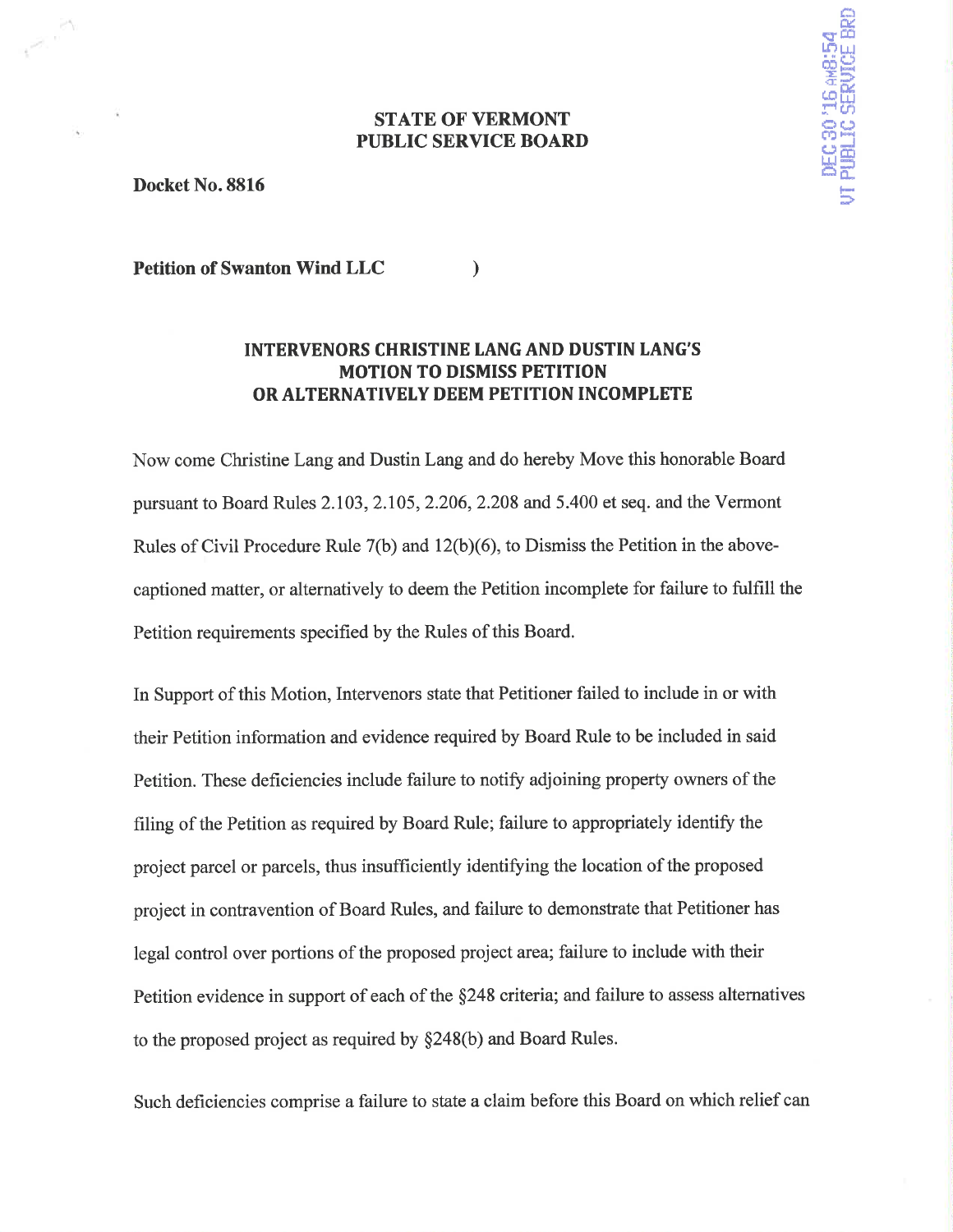be granted, VRCP 12(b)(6); such deficiencies also render the Petition incomplete, Board Rule  $5.402(C)(4)$  and  $2.208$ .

In making this Motion, Intervenors in no way waive their right and ability to further object to the content or admissibility of any additional portions of this or subsequentlyfiled testimony or evidence in this matter.

In further support of this Motion, the Intervenors attach a Memorandum of Law hereto.

Respectfully Submitted,

Cindy Ellen Hill, Esq. DATE: 12 29 2016 Hill Attorney PLLC 144 Mead Lane Middlebury VT 05753 802-989-6906 hillattorneypllc@gmail.com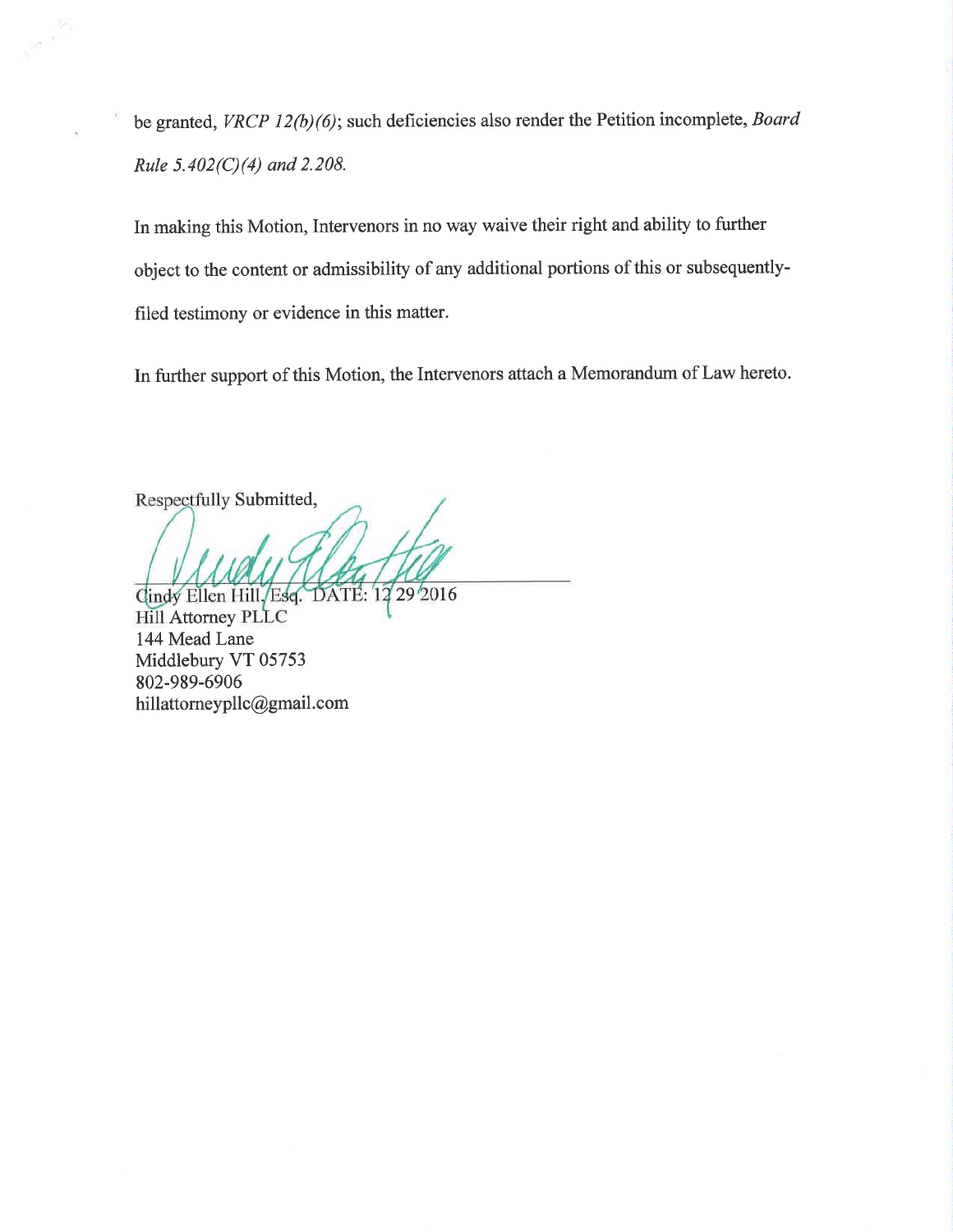## **STATE OF VERMONT PUBLIC SERVICE BOARD**

UT PUBLIC SERUICE B

Docket No. 8816

**Petition of Swanton Wind LLC**  $\mathcal{L}$ 

# **INTERVENORS CHRISTINE LANG AND DUSTIN LANG'S MEMORANDUM IN SUPPORT OF MOTION TO DISMISS PETITION** OR ALTERNATIVELY DEEM PETITION INCOMPLETE

Intervenors Christine and Dustin Lang submit this Memorandum in Support of their contemporaneously-filed Motion to Dismiss Petition or Alternatively Deem Petition Incomplete.

### **CONTENTS**

| <b>INTRODUCTION</b>                                       | p <sub>0</sub> 2        |
|-----------------------------------------------------------|-------------------------|
| I. Failure to Notify Adjoining Property Owners            | $\mathbf{p}.\mathbf{2}$ |
| II. Failure to Appropriately Identify Project Parcel, and |                         |
| <b>Lack of Legal Control</b>                              | p.5                     |
| <b>III. Insufficient Evidentiary Support</b>              | p.9                     |
| <b>IV. Failure to Assess Alternatives</b>                 | $\mathbf{p.10}$         |
| <b>CONCLUSION</b>                                         | p. 11                   |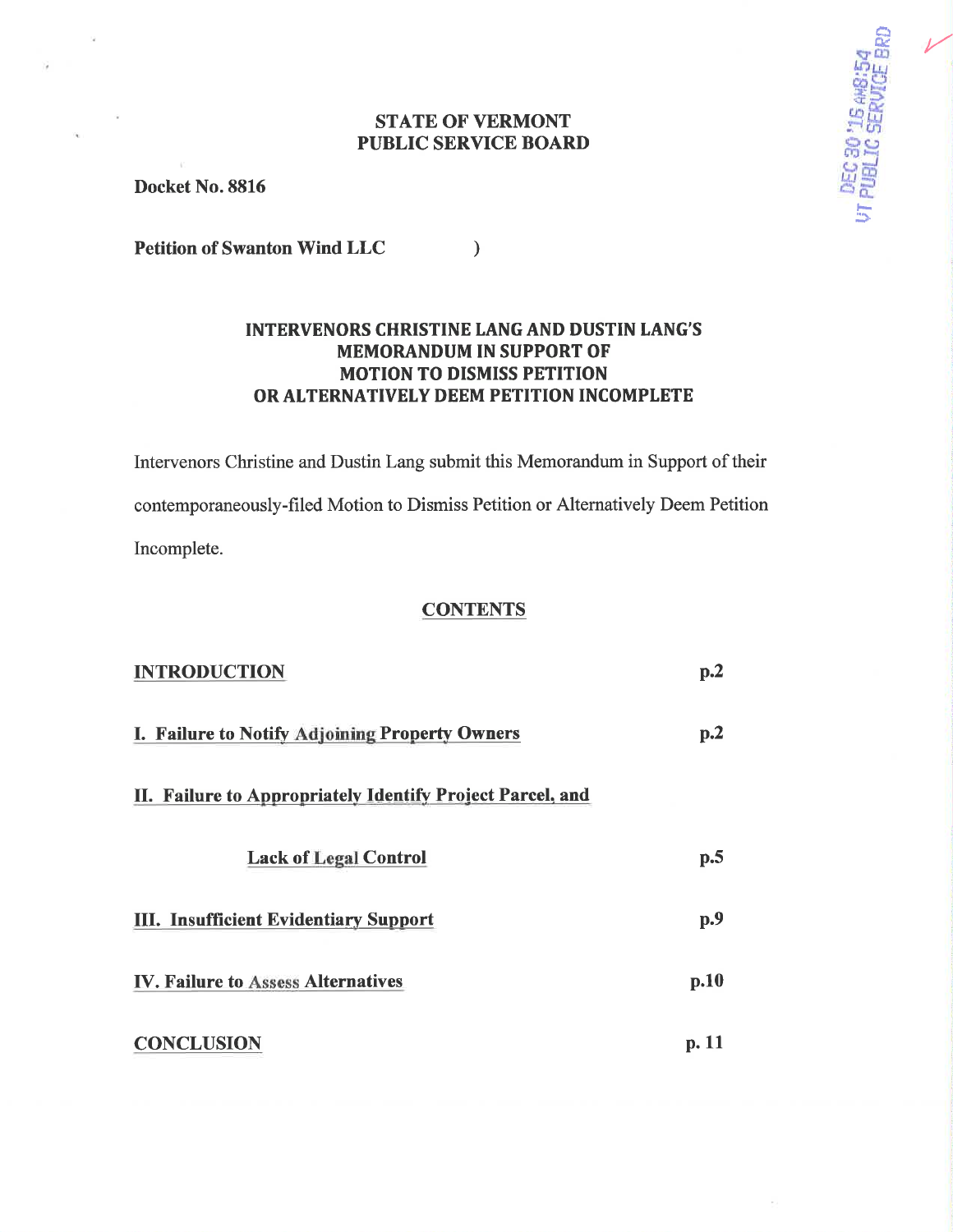## INTRODUCTION

Board Rule 5.400 et seq. sets out the requirements for petitions for electrical generation facility projects such as the one in the instant matter. Rule 5.402 sets out with particularity the notice and filing requirements for such petitions. Board Rule  $5.402(C)(4)$ , this Board may deem a petition incomplete when it does not sufficiently address the notice and filing requirements of Rule 5.402. An incomplete petition is deemed not filed unless and until the deficiencies are corrected.

Board Rule 2.208 also more generally addresses defective filings, stating:

Substantially defective or insufficient filings may be rejected by the Board, provided, that if it will not unreasonably delay any proceeding nor unreasonably adversely affect the rights of any party, the Board shall allow a reasonable opportunity to a party to cure any defect or insufficiency. A filing which is found to be defective or insufficient shall not be deemed to have been cured until the date on which the last document is filed which removes the defect or makes the filing complete. A filing is substantially insufficient if, inter alia, it fails to include all material information required by statute or rule.

The Petition here is incomplete, as more fully set out below.

# I. Failure to Notifv Adioinine Property Owners

Board Rule 5.402(B) requires Petitioner to notify adjoining landowners at the time the

Petition is filed with the Board. Rule 5.402(8) further requires that:

(3) Petitioner must use good faith efforts to notify adjoining property owners. Unless otherwise shown, good faith efforts shall mean utilizing the certified grand list as it existed no more than 60 days prior to the date notice is provided to identify adjoining property owners. Petitioner shall include a statement with the petition that it has complied with this provision and include in the statement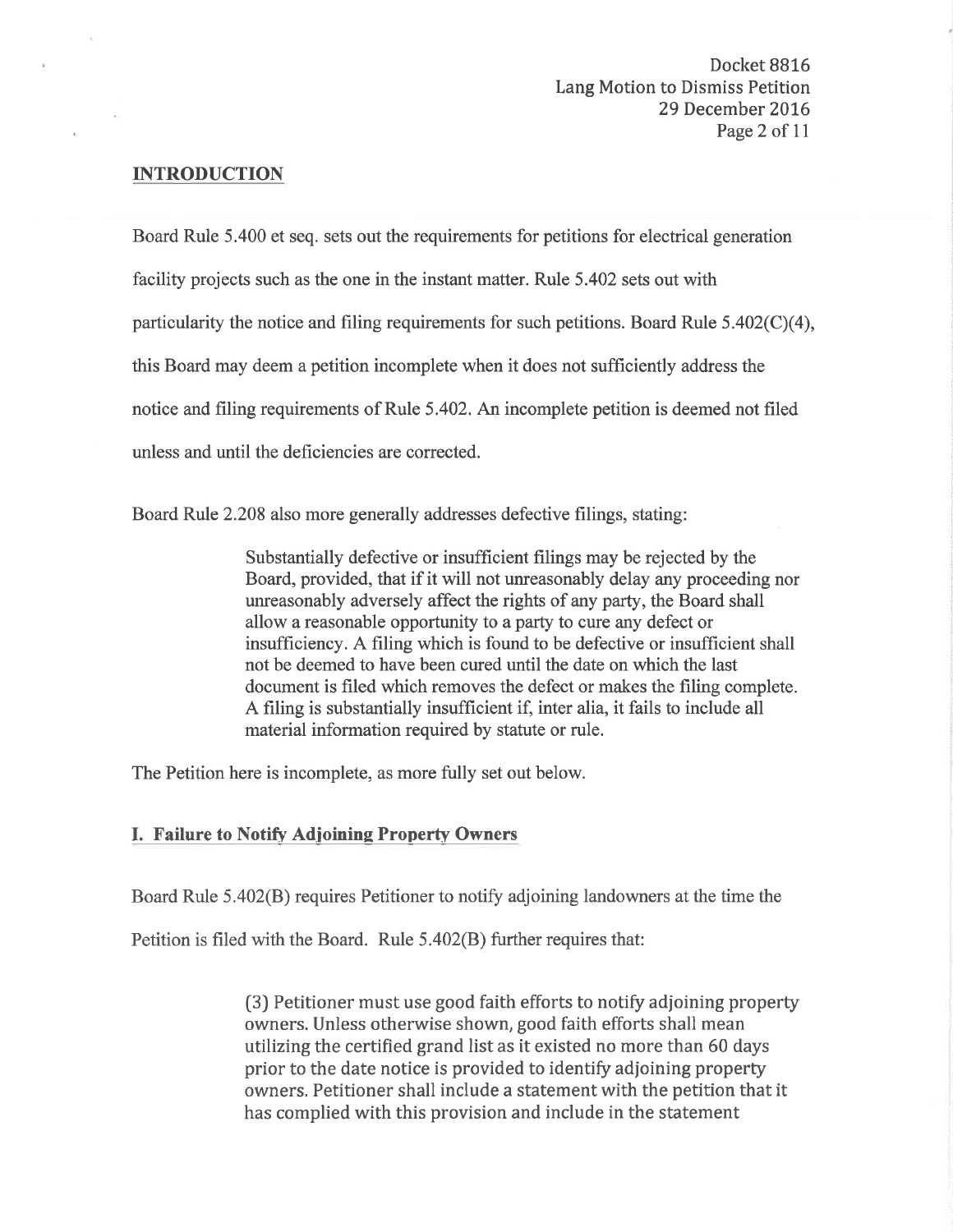Docket BB16 Lang Motion to Dismiss Petition 29 December 2016 Page 3 of 11

the date the grand list was certified.

Here, Petitioner failed to notify adjoining property owners of the filing of the Petition as

required by Board Rule. Petitioner failed to notify adjoining landowners including, but

not limited to:

Swanton Parcel No. RC 0001 Sony Ovitt 1 Ruths Drive St. Albans, Vermont

Swanton Parcel No. RC 0002 Benjamin Pfiel and Rebecca Green 2 Ruths Drive St. Albans, Vermont

Vermont Land Trust 8 Bailey Avenue Montpelier VT 05602

Vermont Housing and Conservation Board 58 East State Street Montpelier VT 05602

The first two parcels adjoin the Bourbeau parcel, Swanton Parcel No. PO 0057, which is indicated on the project site plans as comprising a locus parcel of the project. Swanton Parcels No. RC 0001 and RC 0002 are directly across Sheldon Road from the Sheldon Road frontage of Swanton Parcel No. PO 0057.

The Vermont Land Trust and Vermont Housing and Conservation Board, along with the Vermont Department of Agriculture, Food and Markets (which Petitioner notified as a statutorily required state agency, though not as an adjoining landowner) are record owners of the development rights and conservation easement as well as a right of first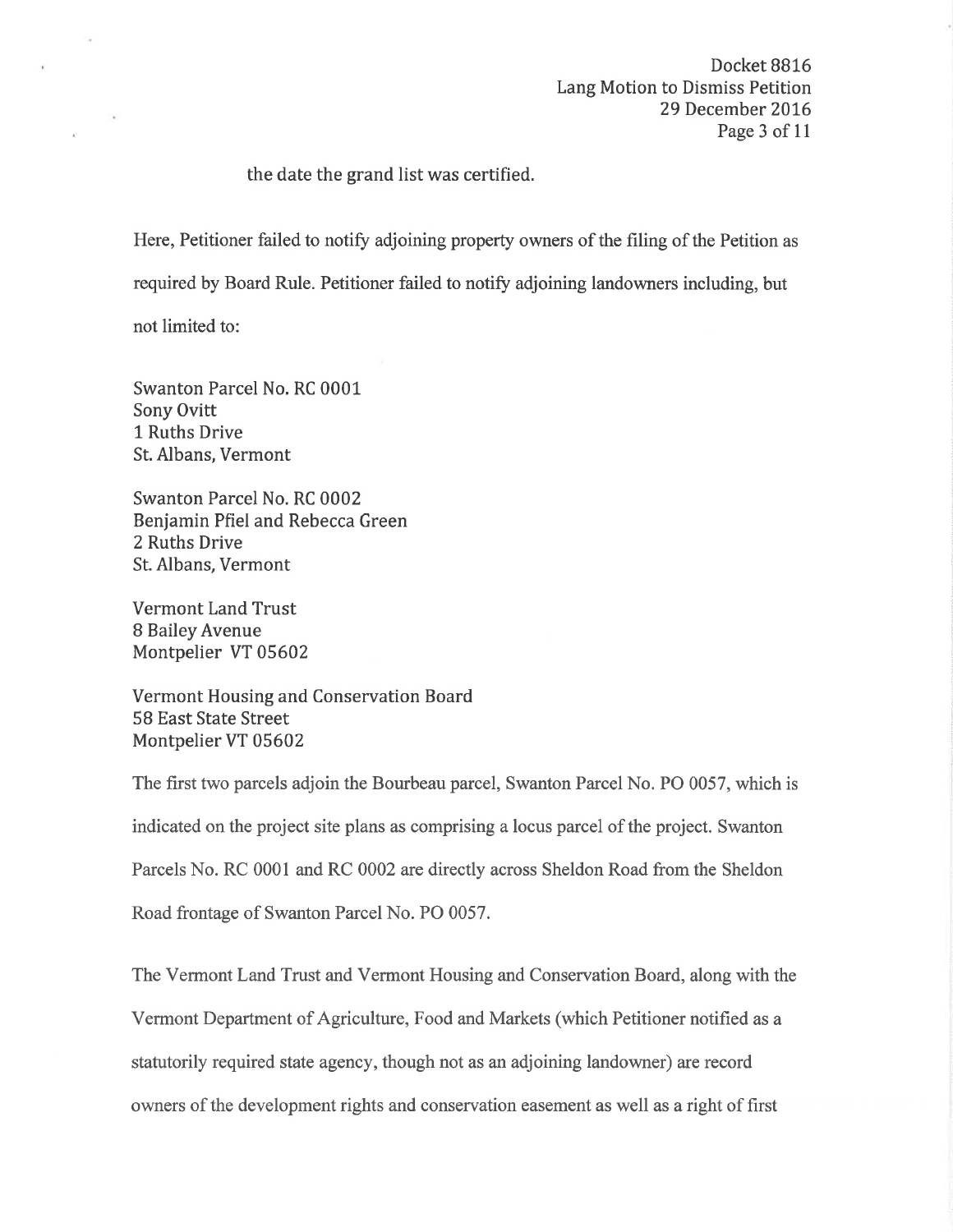Docket 8816 Lang Motion to Dismiss Petition 29 December 2016 Page 4 of 11

refusal of a substantial portion of Swanton Parcel No. PO 0057 as well as adjoining parcel Swanton Parcel No. SL 0151.

Board Rule  $5.402(B)(2)$  indicates that notification to adjoining landowners shall be to those who own property in fee simple. However, where development rights have been transferred, the record title owner and the owner of the development rights each own a portion of the fee simple: the fee has been split as a portion of the proverbial bundle of sticks of land ownership has been transferred, in perpetuity, to another entity. Such transfers of less than fee simple ownership to implement legislative conservation purposes are authorized by 10 VSA Chapter 155. As vested deed record owners of a portion of the fee simple interests in both the locus parcel and an adjoining parcel, the Vermont Land Trust and the Vermont Housing and Conservation Board, along with the Vermont Department of Agriculture, Food and Markets, should receive notice of the Petition as adjoining landowners.

Additionally, Petitioner failed to include in its Petition the date upon which the Swanton grand list was certified. Indeed, the Petition states only that the list of adjoining landowners "was compiled using the Town of Swanton tax maps and online property data information" without certifying that it came from the town grand list at all.

The Petition indicates that in 2015, the 45-day notice was sent to the 'then-adjoining landowners', but no list of the landowners notified with that 2015 45-day notice was included either with the 45-day notice or with the Petition. If the lists are one and the same, then the adjoining property owners list was compiled well before the 60 days prior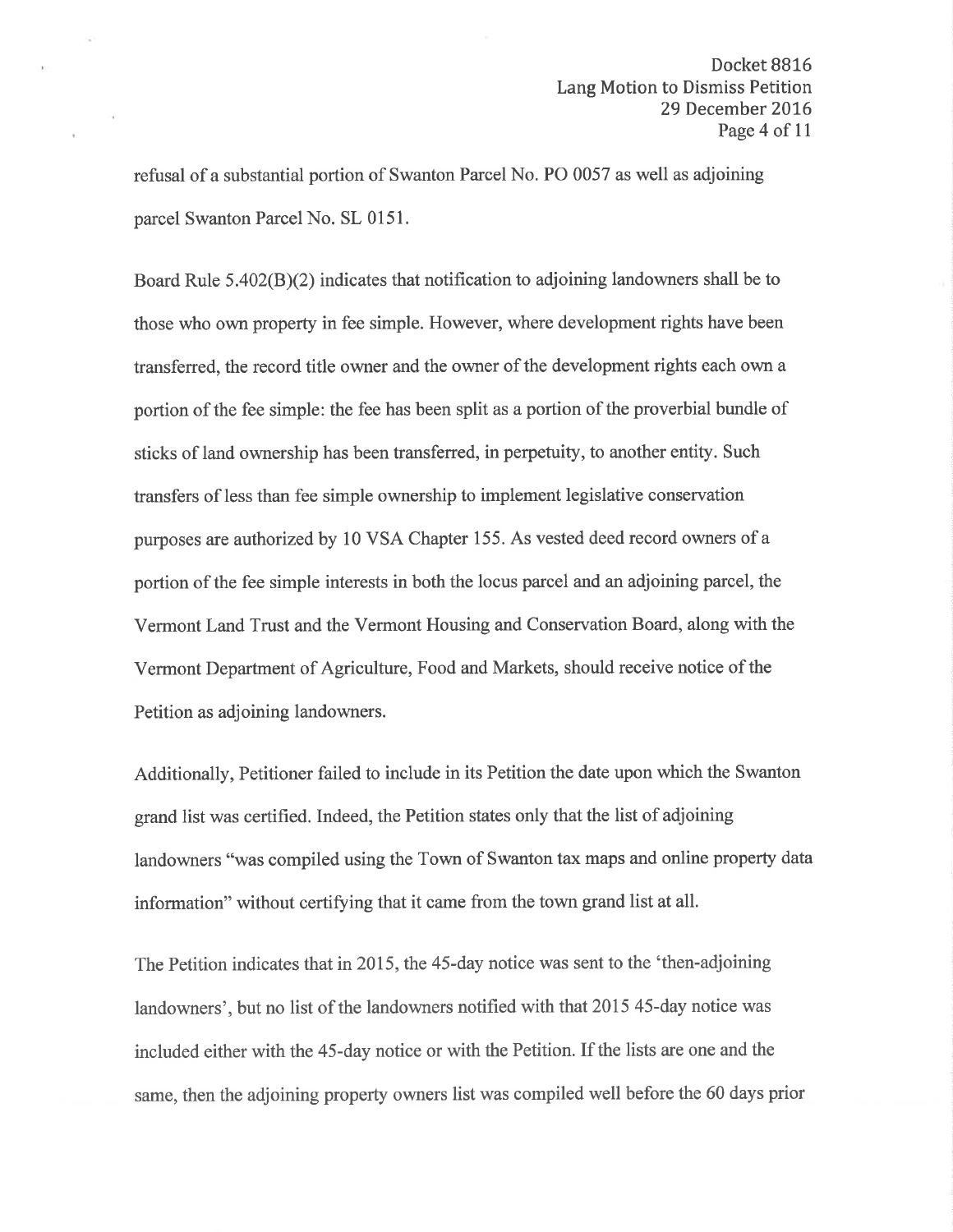Docket 8816 Lang Motion to Dismiss Petition 29 December 2016 Page 5 of 11

to filing as required by Rule.

### II. Failure to Appropriately Identify Project Parcel, and Lack of Legal Control

Vermont Statute, Board Rules, and principles of jurisdiction and standing, require the Petitioner to identify the locus parcel or parcels on which the proposed project would be located, and to have legal authority to propose such project.

30 VSA \$248 requires notification and hearing relative to a proposed project predicated on identification of the county in which the project is located  $(\S248(a)(4)(A)$  and  $(D))$ ; the town and city in which the project will be located  $(\S 248(a)(4)(C))$ . The statute requires identification of whether the 'tract' on which the project will be located contains agricultural soils  $(\S248(a)(4)(F)(1))$ ; and the identification of each tract which shall receive physical disturbance in the implementation of the project  $(\S 248(A)(4)(J)(ii))$ .

Board Rule  $5.402(A)(4)$  requires notification of a proposed project to "include sufficient" information to understand the overall proposed project". The Petition under Board Rule  $5.402(C)$  must also "include sufficient information for the Board to evaluate the proposed project."

Here, Petitioner has failed to identify the parcels, and the owners of those parcels, on which the proposed project would be located, thus insufficiently identifying the location of the project and providing inadequate information for review of the project.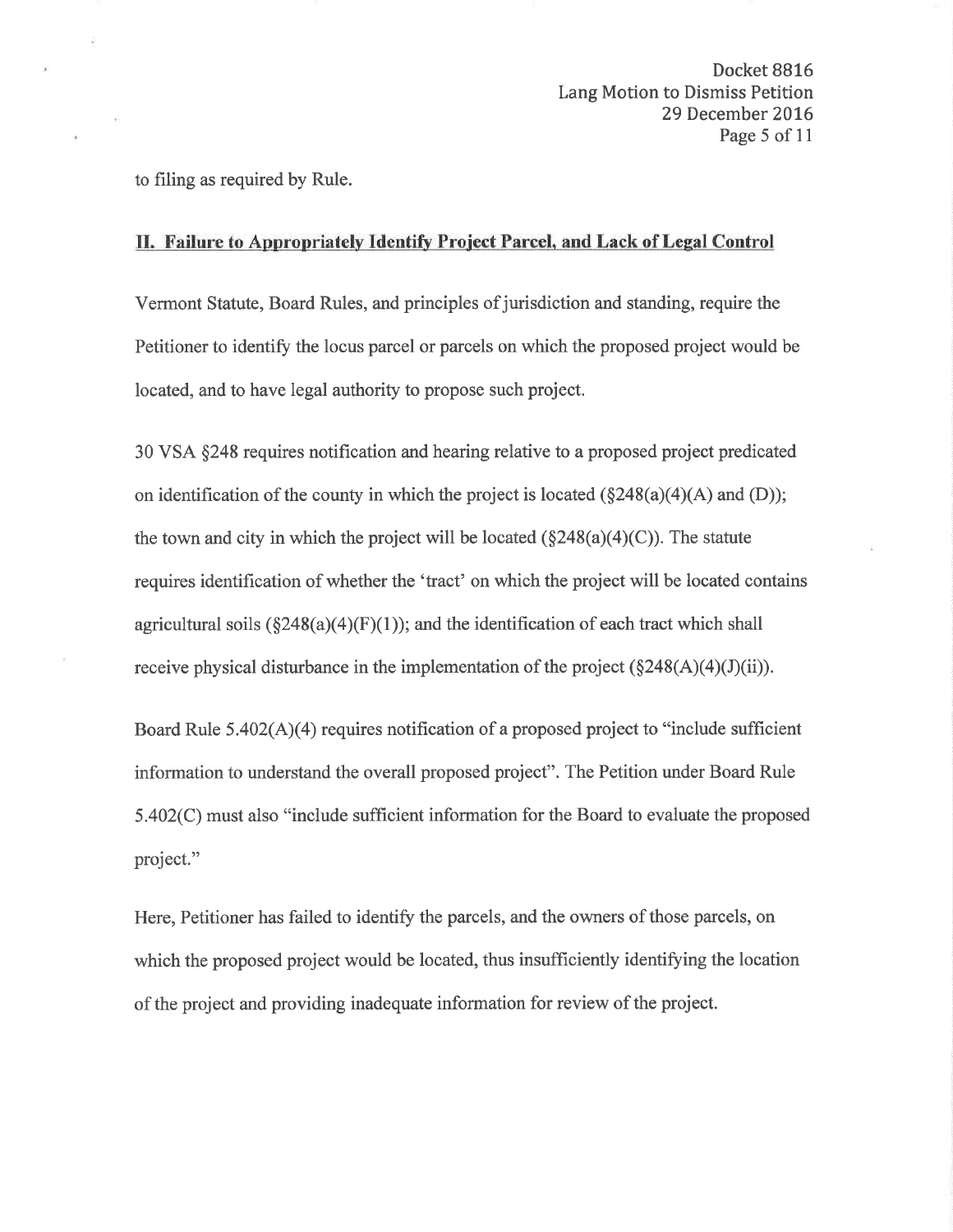Docket BB16 Lang Motion to Dismiss Petition 29 December 2016 Page 6 of 11

Here the Petition identifies the site as 'private land', Petition paragraph 2, as private land over which Swanton Wind has 'site control', Petition paragraph 3, and states that the Project Site is described in prefiled testimony, Petition paragraph 6.

The Testimony of Travis Belisle describes the project site as "along an approximately one-mile section of hilltop that I own in Swanton, Vermont." Prefiled Testimony of Travis Belisle, p. 2. Shortly thereafter, however, he submits conflicting testimony:

> As I mentioned, the Project is proposed for a location on an approximately l-mile section of hilltop in Swanton, which is known locally as "Rocky Ridge." My family owns most of the land on which the turbines will be located, and Swanton Wind is leasing a portion of adjacent land owned by neighbors to complete the Project site.

Prefiled Testimony of Travis Belisle, p. 5.

This 'portion of adjacent land' is never identified by parcel number, and the owners' names are never revealed in the testimony and exhibits accompanying the Petition.

Examination of the parcel map of the Town of Swanton compared to the project site information reveals a very different picture of the project location: more than half of the project --the T intersection of the constructed roadway, and four of the seven proposed turbines, as well as significant length of roadway and settling ponds--will be located on Swanton Parcel No. PO 0057. This parcel is owned by the Bourbeaus along with ownership interests in a substantial portion of the parcel being owned by The Vermont Land Trust and Vermont Housing and Conservation Board, and the Vermont Department of Agriculture, Food and Markets. An additional significant portion of Swanton Parcel No. PO 0057 is under silvicultural current use and subject to an approved forestry plan.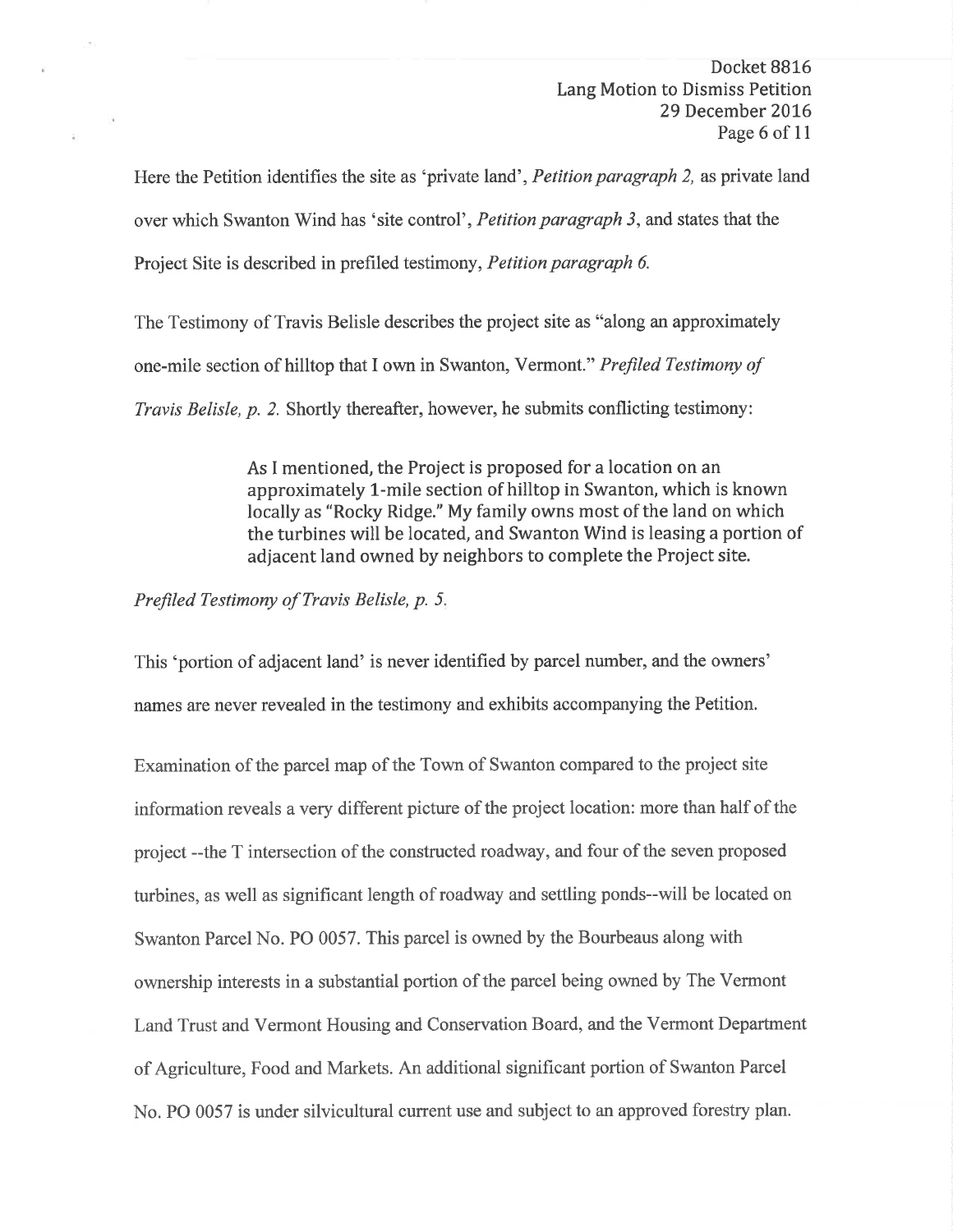Docket BB16 Lang Motion to Dismiss Petition 29 December 2016 Page 7 of 11

Failure to identify the project locus parcel and to identify the owners of that parcel circumvents the notice requirements of 30 VSA \$248 and fails to provide this Board with sufficient information to understand the project proposal.

The failure to provide indicia of legal control over more than half of the proposed project site also implicates standing and thus the jurisdiction of this Board to consider this Petition.

The concept of "standing" is intertwined with the idea that a legal "case" must be present for a court to exercise jurisdiction. Standing is "a legally protectable stake or interest that a person has in a dispute that entitles him to bring the controversy before the court to obtain judicial relief. ...." West's Encyclopedia of American Law, edition 2, citations omitted.

An applicant submitting a Petition for a project over which he or she has not demonstrated legal control and the lawful ability to implement such project should it be approved is *de facto* requesting an advisory opinion of this Board. In order for a Vermont Court to rule on substantive issues, a case must involve "either a'live' controversy, or the parties must have a'legally cognizable interest in the outcome' of the case throughout the entire proceeding." Paige v. State of Vermont et al., 2013 VT 105; In re S.N., 2007 VT 47, 15, 181 Vt. 641, 928 A.2d 510 (mem.) (quoting In re P.S., 167 Vt. 63, 67, 702 A.2d 98, 100 (1997)). "Unless an actual or justiciable controversy is present, a declaratory judgment is merely an advisory opinion which we lack the constitutional authority to render." Doria v. Univ. of Vt., 156 Vt. 114, 117, 589 A.2d 317, 318 (1991).

This Board's Interconnection Rules require submission of evidence of lawful authority to proceed with the project. Rule  $5.504(B)(2)$  requires:

(2) Documentation of site control, which may be demonstrated through: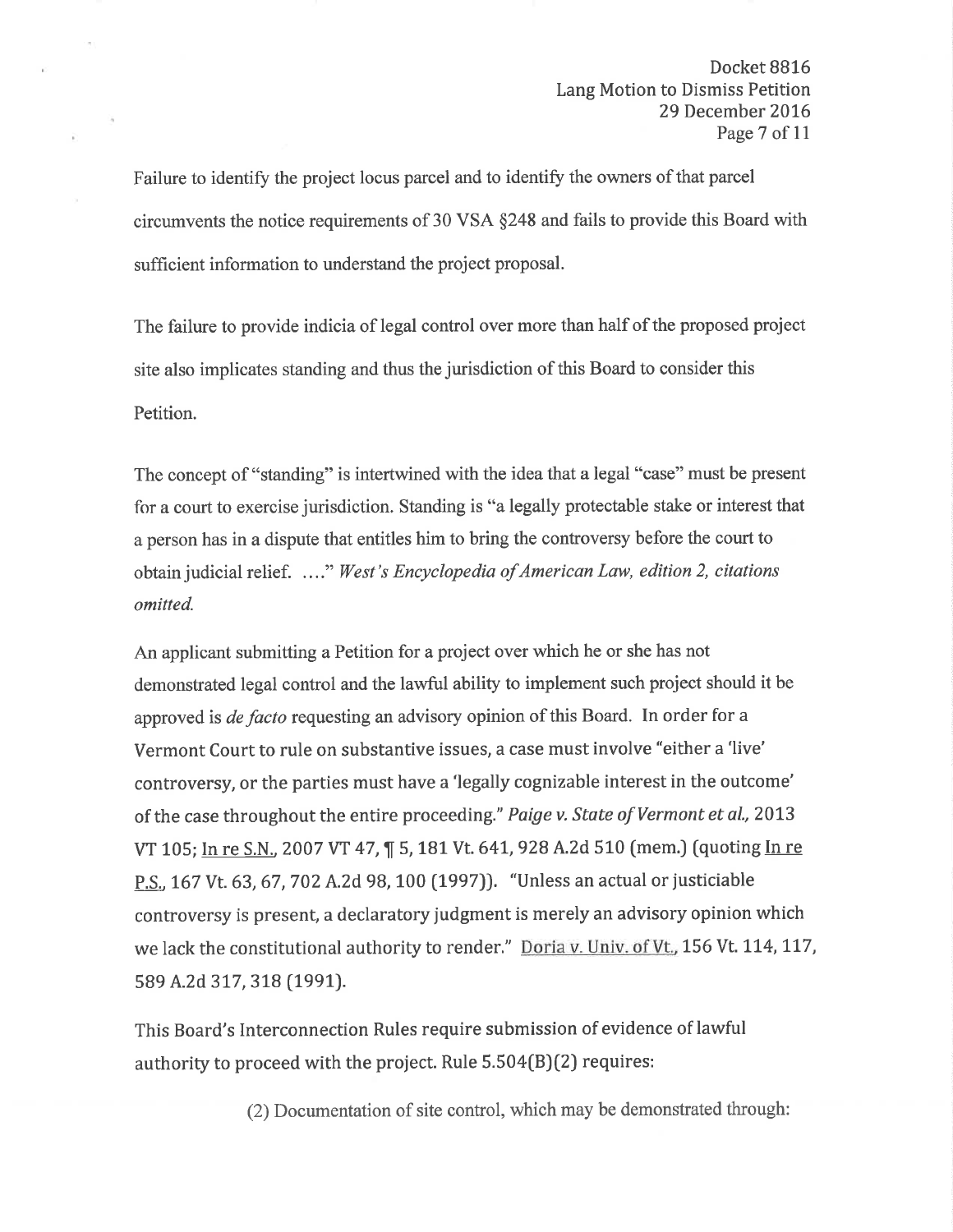(a) Ownership of, a leasehold interest in, or a right to develop a site for the purpose of constructing a Generation Resource;

(b) An option to purchase or acquire a leasehold site for such purpose; or

(c) An exclusivity or other business relationship between the Generation Resource and the entity having the right to sell, lease or grant the Generation Resource the right to possess or occupy a site for such purpose.

### Board Rule 5.504(8)

Petitioner further does not put forth any lawful basis to indicate that he has the right to access the project site through Rocky Ridge Road. Although his testimony indicates that when he established the Rocky Ridge planned community, the foundational documents reserved the right to develop his remaining adjoining uphill parcel, he presents no testimony or evidence whatsoever of his right to utilize Rocky Ridge Road for a development pursued by a legal entity other than Travis Beslisle; and he presents no testimony or evidence whatsoever of his right to utilized Rocky Ridge Road for purposes of development of any parcels of land other than the immediately adjoining parcel owned by Travis Belisle--and indeed he can not present such evidence or testimony as he has no such right.

Here, the Petitioner's conflicting testimony regarding whether the project is to be located on land owned by the Belisles or leased from an unnamed someone else, with no evidence whatsoever that Petitioner has been lawfully authorized by the actual landowners to pursue this Petition, and with no evidence that Petitioner has the lawful authority to utilize the proposed access road for the purposes of developing land of another, renders the Petitioner without standing and this Board without jurisdiction to accept and process the Petition.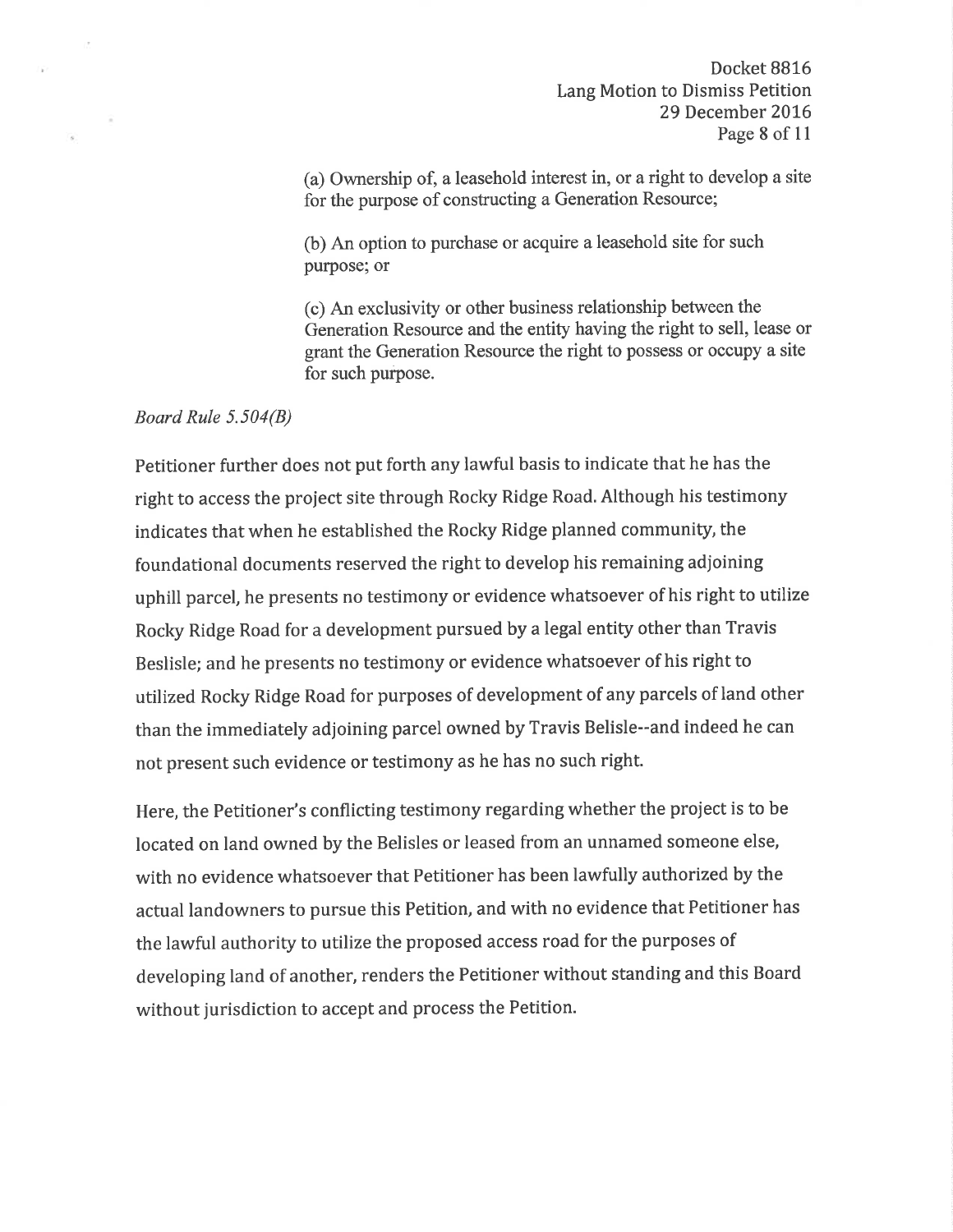Docket 8816 Lang Motion to Dismiss Petition 29 December 2016 Page 9 of 11

#### III. Insufficient Evidentiary Support

Board Rule  $5.402(C)(1)(d)$  requires that a Petition must include "[p] refiled evidence (testimony and exhibits) that explains how the proposed project complies with each of the separate criteria of 30 V.S.A.  $\S$  248(b); including the criteria specified in of 10 V.S.A.  $\S$ 1424a(d) and 10 V.S.A.  $\S$  6086(a)(1) through (8) and (9)(K), incorporated through Section  $248(b)(5)$ ."

Upon granting of the Intervenor's Objections to Testimony previously filed, the Petitioner has failed to include with their Petition evidence in support of each of the \$248 criteria.

Additionally, irregardless of whether Intervenors' Objections to Testimony are sustained, the Petition fails on its face to include evidence or testimony regarding the following \$248 criteria:

### 30 VSA §248(b)(2): Demand

 $(2)$  Is required to meet the need for present and future demand for service which could not otherwise be provided in a more cost-effective manner through energy conservation programs and measures and energyefficiency and load management measures, including those developed pursuant to the provisions of subsection 209(d), section 218c, and subsection 218(b) of this title. In determining whether this criterion is met, the Board shall assess the environmental and economic costs of the purchase, investment, or construction in the manner set out under subdivision  $218c(a)(1)$  (least-cost integrated plan) of this title and, as to a generation facility, shall consider whether the facility will avoid, reduce, or defer transmission or distribution system investments.

The Petition contains no testimony whatsoever regarding analysis of the demand for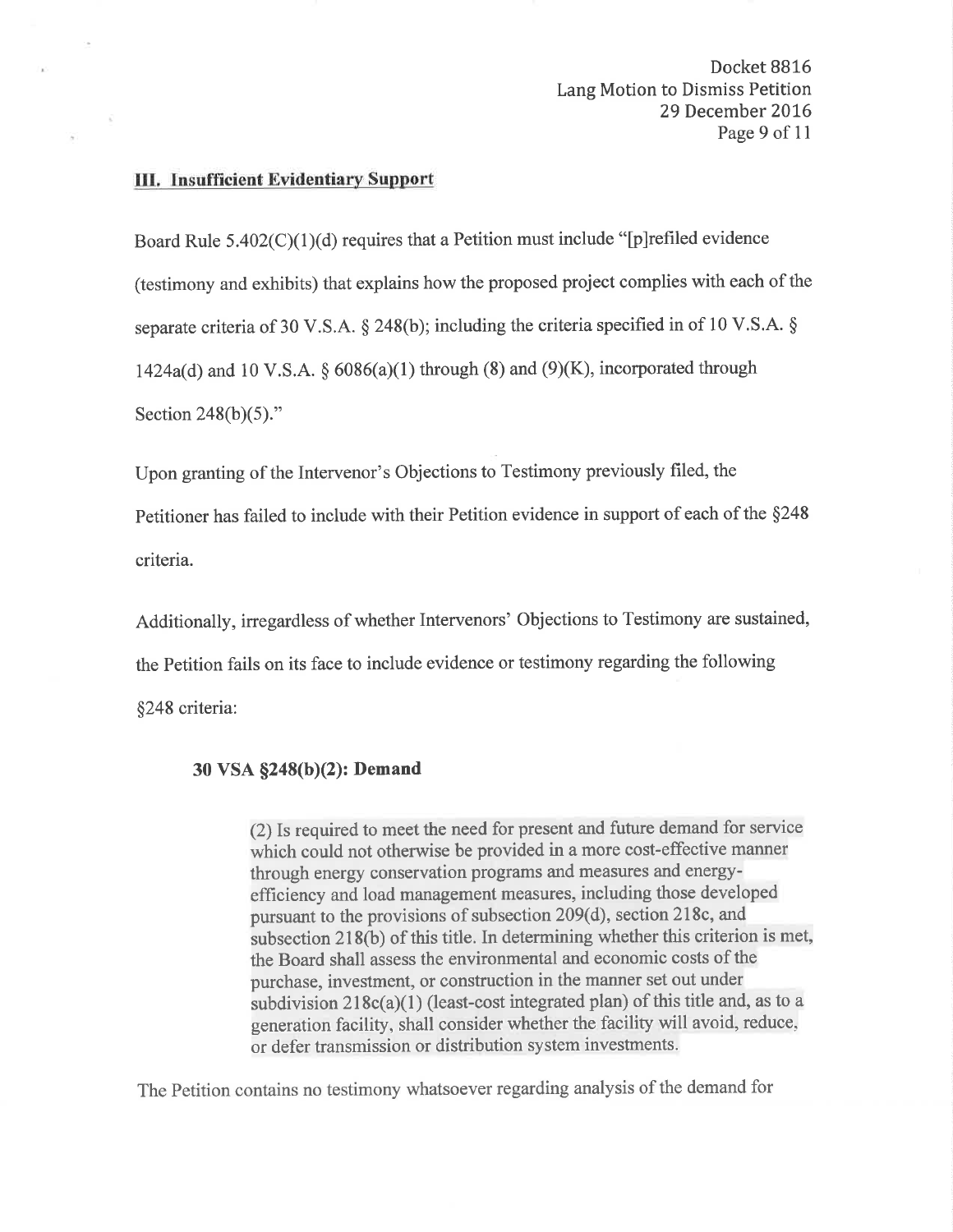## Docket 8816 Lang Motion to Dismiss Petition 29 December 2016 Page 10 of 11

service to be satisfied by the project, the potential for energy conservation and load management programs to address this demand, and whether the facility will avoid, reduce, or defer transmission or distribution system investments. Indeed, it is not possible for Petitioner to present such evidence at this time since they are uncommitted as to where the electricity from the proposed project would be sold.

# $30$  VSA  $\S$ 248(b)(5): Greenhouse gas impacts.

Petitioner does not present evidence sufficient to evaluate the greenhouse gas impacts of the proposed project. The Petition does not contain analysis of the fossil fuel consumption relative to building the2.5 mile road network, fossil fuel consumption relative to the manufacture and transportation of the turbine, emissions from fossil fuel plants necessary for back-up to the intermittent output of the proposed project, or the greenhouse gas impacts of clearing forestland for construction and maintenance of the proposed project.

The Petition should accordingly be dismissed, or deemed incomplete unless and until such time as the Petitioner produces such testimony -- in admissible form -- and submits it as an amendment to its Petition.

### IV. Failure to Assess Alternatives

Board Rule  $5.402(A)(4)$  requires that "[w]ith the construction plans, the petitioner shall include a description of its evaluation of alternatives to the proposed project and the reasons why those alternatives were rejected."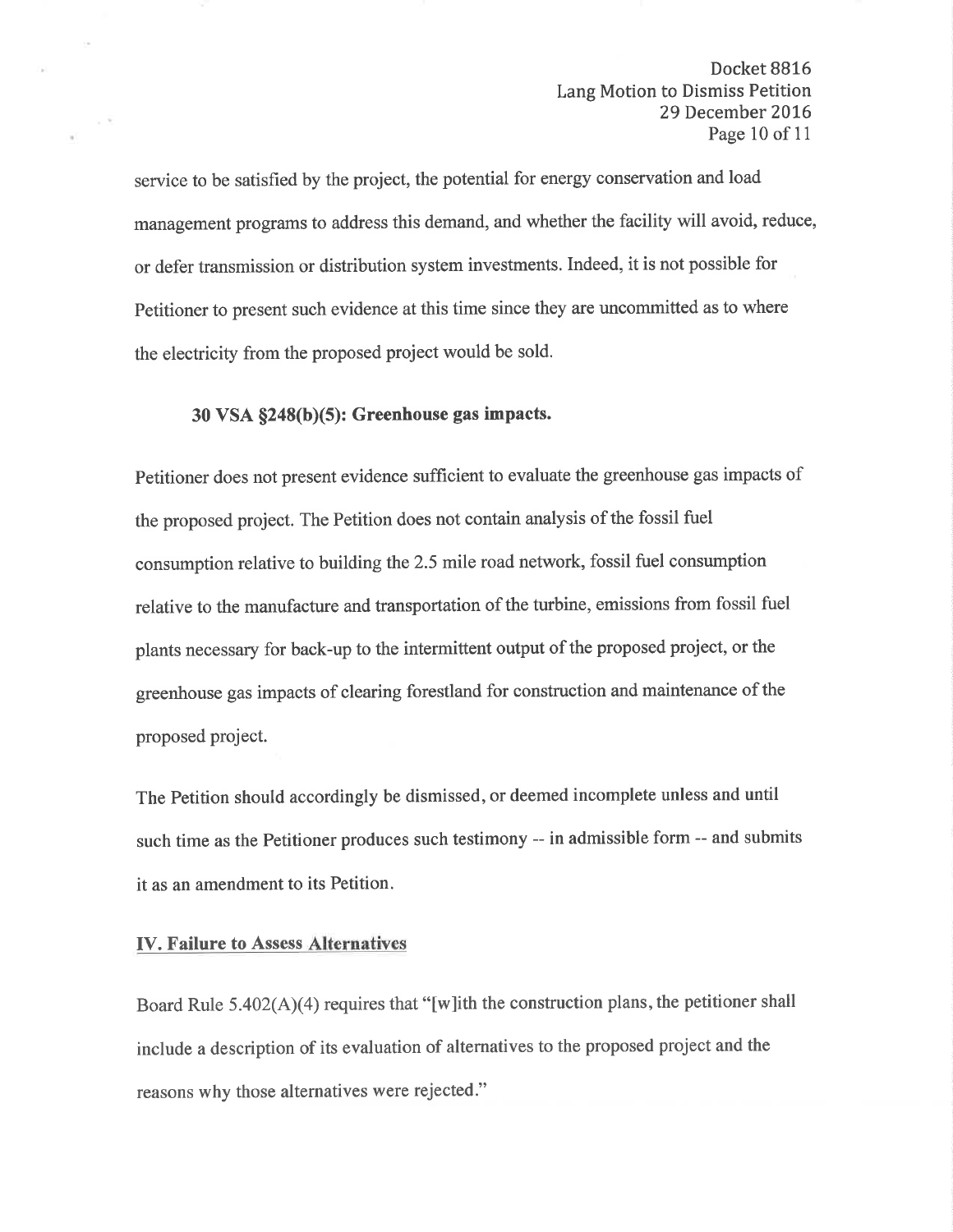Petitioner submitted no assessment of alternatives whatsoever, either with the 45-day notice or with the Petition. The use of the word "shall" under Vermont law indicates that the requirement is mandatory. In re Appeal of Stephen Green, 2006 VT 88; Simpson v. Rood,2003 VT 39. "Generally, the imperative'shall' indicates that the provision is mandatory." State v. Hemingway, 2014 VT 48.

Petitioner's utter failure to include an evaluation of the alternatives comprises a deficiency in the 45 day notice and in the Petition; the Petition should accordingly be dismissed, or deemed incomplete unless and until such time as the Petitioner produces such evaluation, sends it to the parties entitled to 45 days notice and, after the elapse of 45 days, submits it as an amendment to its Petition.

### **CONCLUSION**

For the foregoing reasons and in the interests of justice and efficient judicial administration the Petition in this matter should be dismissed, or alternatively this Board should deem the Petition incomplete unless and until such time as appropriate filings to correct its deficiencies are filed with this Board and served on all parties and all persons entitled to notice of the Petition filing.

Respectfully Submitted,

Cindy Ellen Hill, Esq. DATE: 12-29-2016 **Hill**'Attorney PLLC 144 Mead Lane Middlebury VT 05753 802-989-6906 hillattorney pllc@gmail.com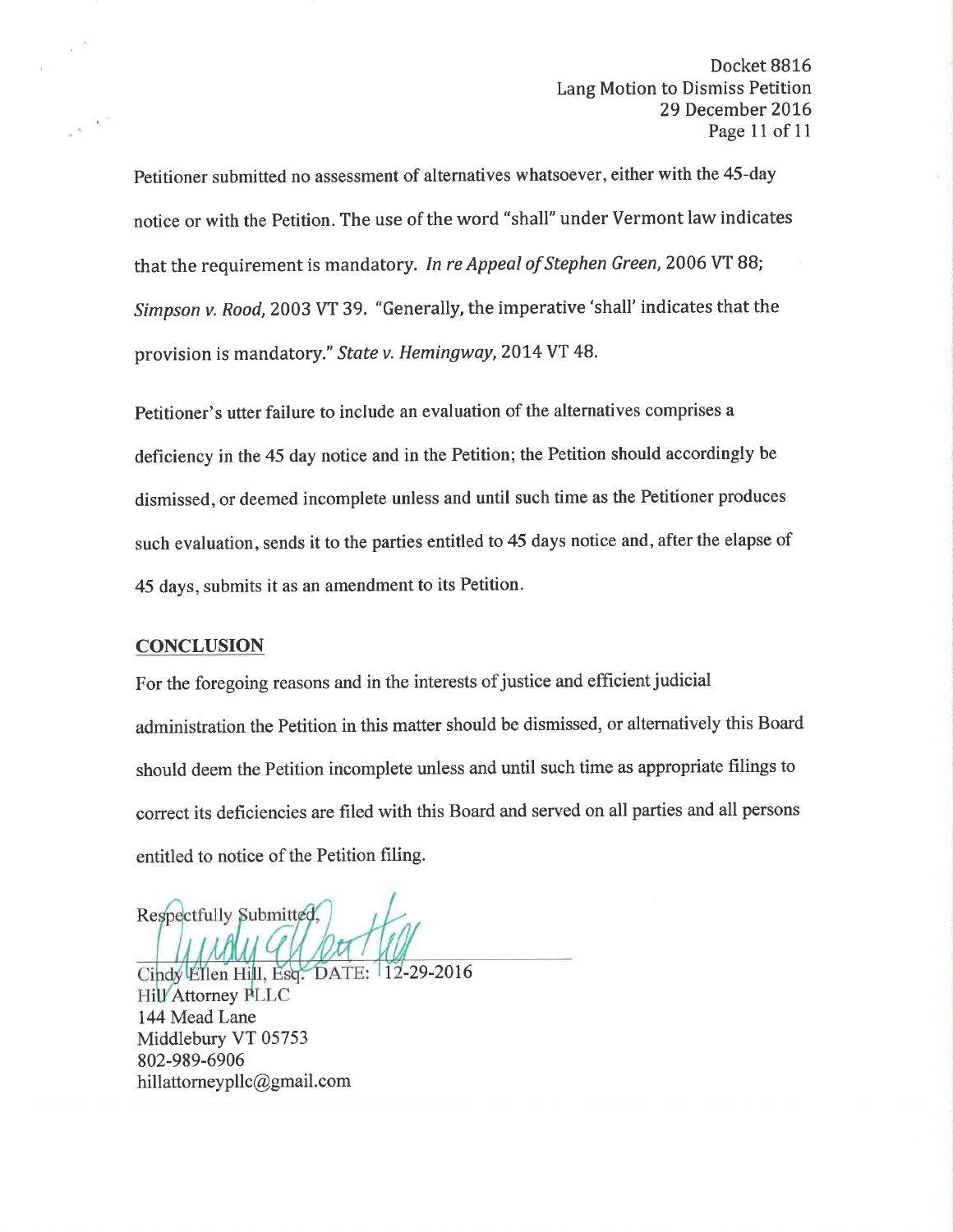## STATE OF VERMONT PUBLIC SERVICE BOARD

 $\frac{1}{2}$  $\mathbb{R}^m$ ëå# .tl:5 ¿ëûc ?-lLJ.l

<u>දින්</u>

ry<br>a

Docket No.8816

Petition of Swanton Wind LLC

### CERTIFICATE OF SERVICE

)

I, Cindy Ellen Hill, attorney for Intervenors Christine and Dustin Lang in the above captioned matter, do hereby certify that I service the foregoing INTERVENORS CHRISTINE IANG AND DUSTIN IANG'S MOTION TO DISMISS OR ALTERNATIVELY DEEM APPLICATION INCOMPLETE upon the parties identified in the service list provided to me by the PSB clerk as of this date, attached, by first class mail, and by electronic mail where email addresses were known.

Cindy Ellen Hill, Esq. 29 December 2016 Hill Attorney PLLC 144 Mead Lane Middlebury VT 05753 802-989-6906 hillattorneypllc@gmail.com